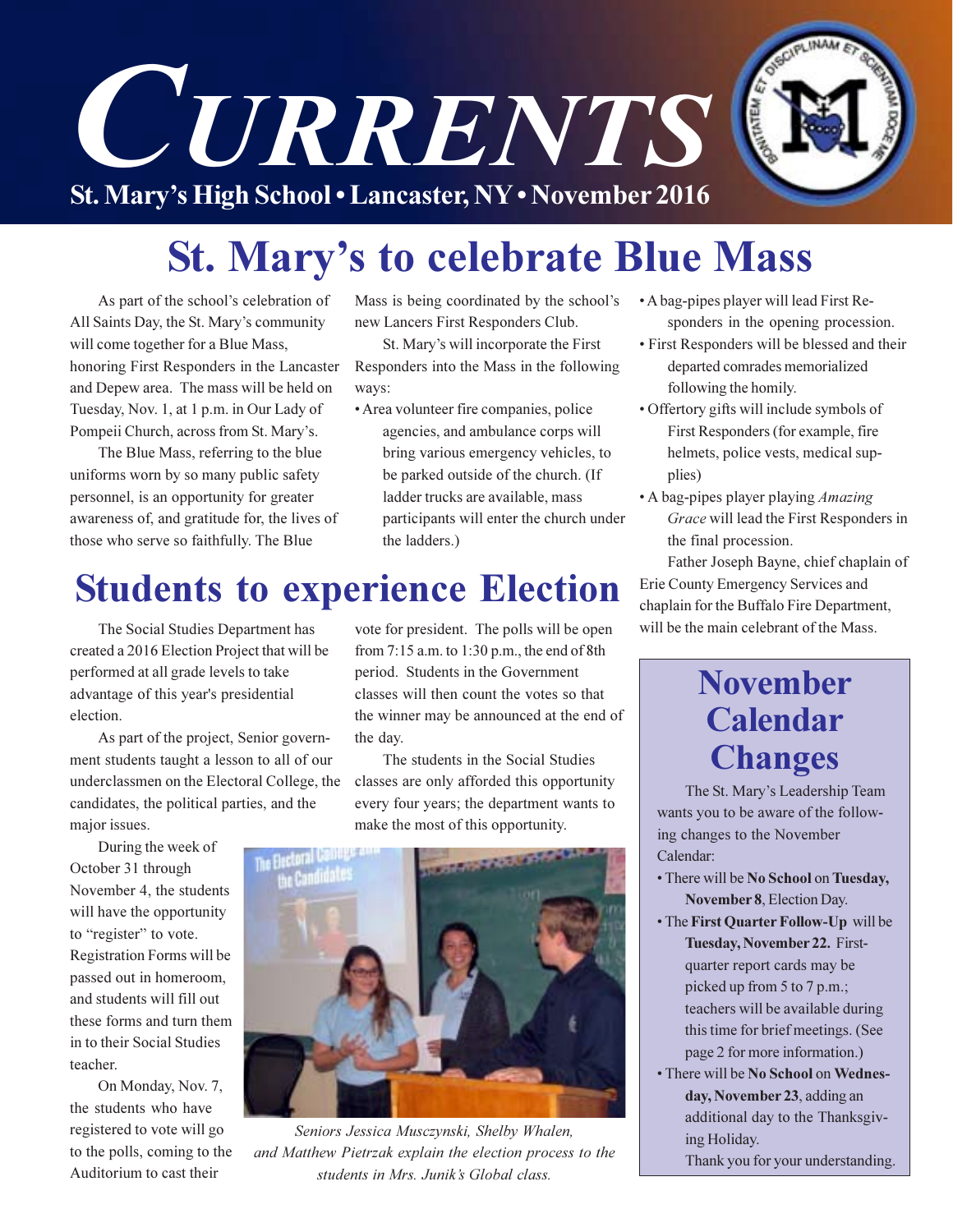#### **Currents**

# **First Quarter Follow-up is November 22**

First quarter report cards will be distributed to parents on Tuesday, Nov. 22, from 5 to 7 p.m. The faculty will be present at this time, giving parents the opportunity to meet briefly with their sons'/daughters' teachers, if desired.

A parent-teacher conference is an excellent opportunity for parents to both give and receive information.

To make parent-teacher meetings productive, the following general topics and related questions are suggested:

- Homework Is my son's/daughter's homework completed accurately and on time?
- Focus Does my son/daughter pay attention in class?
- Class Participation Does my son/ daughter participate in class by asking questions and volunteering answers?
- Class Time Management Does my son/ daughter use class time wisely?
- Organization Does my son/daughter come to class prepared (homework,

textbook, notebook, writing supplies,  $etc.$ )?

- Strengths and Weaknesses What is my son/daughter good at doing in this course? What does he/she need to work on?
- Suggestions for Improvement What are your suggestions or advice for my son's/daughter's academic success in this class?
- Add other questions tailored to individual courses.

If a parent is unable to pick up the report card on November 22, the student will receive the report card after the Thanksgiving Break.

**Important Note: As stated in the** Tuition Policy, "Report cards will not be distributed to parents or students when two or more months of tuition are past due."

If your account is past due, please make the necessary arrangements so that you may receive your child's report card.

# **Class of 2020 elects officers**



**Brandi Pierog** President



Hayley Mildenberger Vice President

The Class of 2020 recently elected their officers and homeroom representatives for the 2016-17 school year.

They elected:

• President – Brandi Pierog

### **EARN FREE SUPPLIES** at OFFICE DEPOT



Samuel Mickel Secretary

- Vice President Hayley Mildenberger
- · Secretary Samuel Mickel
- Treasurer Brendan Murty
- Homeroom Reps to be voted on Tuesday, Nov. 1!



- **Brendan Murty** Treasurer
- 
- 
- -

# **Report Cards to** only be printed for first quarter

Just a reminder that St. Mary's High School only prints students' report cards following the first quarter, which ends in November.

These report cards will be distributed at the First Quarter Follow-Up, which takes place on Tuesday, Nov. 22, from  $5$  to  $7$  p.m.

The report cards for the other quarters will be available electronically through the InfoNOW Student **Information System.** 

Families will be notified when the report cards are available for viewing.

### **Notes from** the Health Office **Physicals are** Nov. 9th

Any student new to St. Mary's High School without a physical exam on file will be scheduled for a physical here at school on November 9<sup>th</sup> to be given by the school doctor.

If you have any questions, please contact the school nurse, Mrs. Murphy, at 683-4824, ext. 220, or bmurphy $@$ smhlancers.org.

#### **Currents**

Published 12 times a year by St. Mary's High School 142 Laverack Ave., Lancaster, NY 14086  $(716)$  683-4824 • www.smhlancers.org

Editor - Keith Kidder '85

*Vol. 25, Issue 3* 

Every time you give our School ID number when buying qualifying school supplies, St. Mary's receives credits equal to 5% of the qualifying purchases to use for Free Supplies! The School ID for St. Mary's High School is 70073221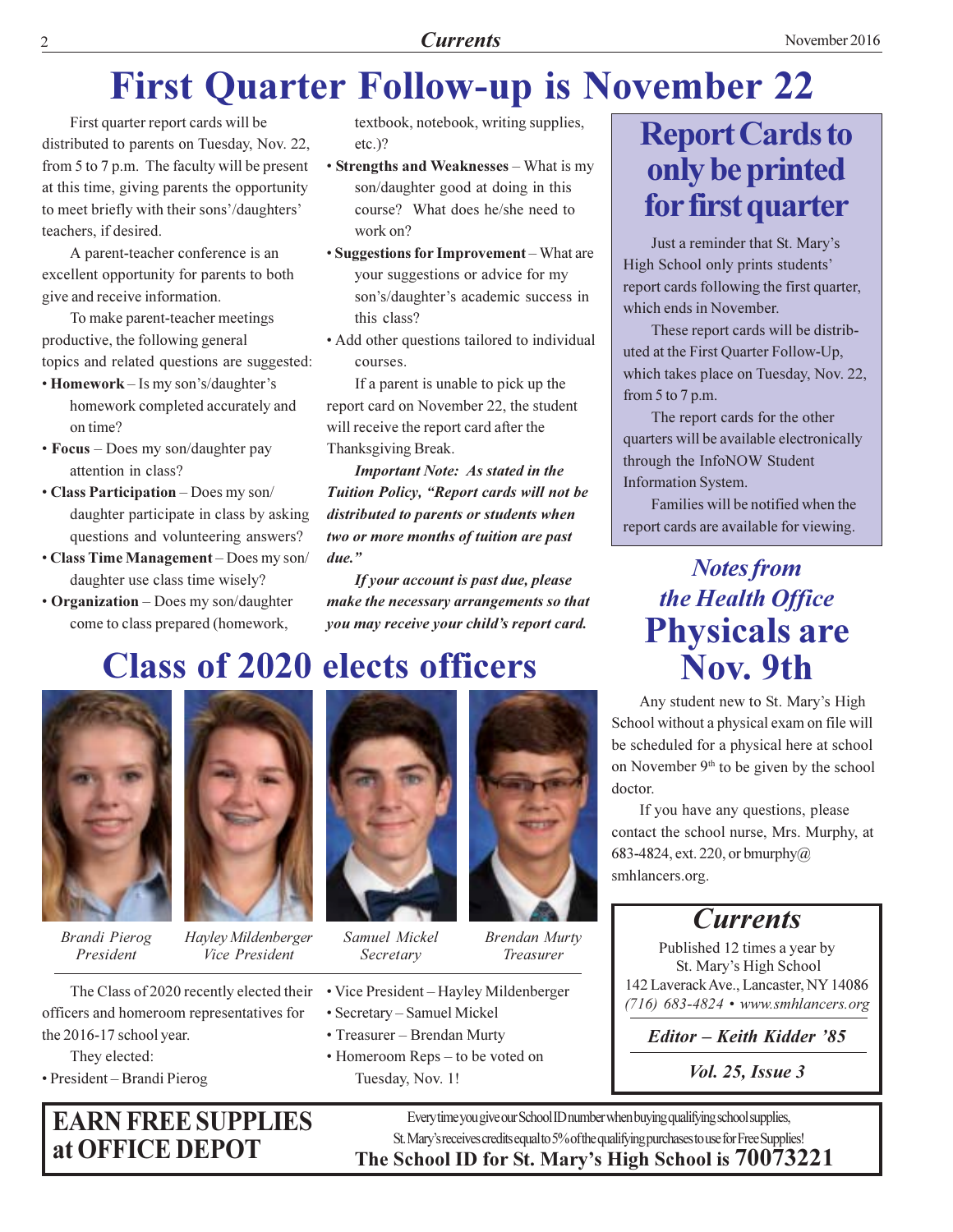# Thank you for your support of Bash for Cash

Thank you to everyone who supported and came out to this year's Bash for Cash. A great night was had by all, especially the lucky winners:  $$50$ 

#053 - Jane Kney #128 - Larry Bakeman #146 - Trish Connelly #284 - Jillian Nieves #358 - Kelly Denz #497 - Dave Giardina #656 - Sherri Kobis #685 - Cindy Kupczyk #784 - Chris Malicki #811 - Dawn Murdock #888 - Bethany Miller #981 - Christian & Shaton Ozolins #1045 - Anthony Pivarunas



Head of School Kevin Kelleher pulls the Grand Prize winning ticket as master of ceremonies Mark DiPirro looks on



Bash for Cash coordinator Julie Wipperman (right) congratulates the Okon Family for being the Grand Prize winners

#1046 - Anthony Pivarunas #1049 - Jim Pokornowski/Scott Jasinski #1241 - Jennifer Pawlowski #1250 - John Domanski #1269 - Kevin Trapper #1333 - Ken & Deanna Walsh #1380 - Carol Winiarski #1415 - Leanne Ziolkowski #1484 - Terry Adamczyk #1511 - Rick & Linda Hahn  $#1705$  - Kris Hicks #1802 - Kline #1811 - Michael Brown #1817 - Connie Cislo #1850 - Amanda Johnson #1851 - Tim Ruggiero #EB004 - Tim & Marie Nietopski

**\$100** 

#089 - Mary Allen #193 - Ruth Benford #230 - David Brundage

### **Students/Teacher of September**



Joshua

Fontaine



Madeline

Was



**Bridget** Vogl

**Brandi** 

Pierog

Mr.

Ard

#253 - Kevin Casey #315 - Judy Nazarett #500 - Diane Williams #673 - Sharon Boryslewski #688 - Mark & Andrea Kwasniewski #727 - Kevin Mason #727 - Kevin Mason #823 - Mick McCartney #1091 - Terri Snyder & Terri Holtz  $\#1111$  - Joe & Sue Leo #1238 - Sherri Swiatek #1262 - Joan Tobolski #1434 - Carol Zielinski #1448 - Troy Livesay #1451 - Cindy Ferino #1467 - Walter L Matuszak #1496 - Theresa Stepien #1544 - Beck O'Connor #1593 - Karen & Dick Penfold #1597 - Lindsay Rozar #1611 - Mark & Kathleen Kwandrans  $#1807$  - Chris Heim

#### \$500

#222 - Kimberly Gugliuzza #271 - Susan Loniewski #377 - Gary Draschan #1702 - Peter Duane

\$1,000 #132 - Keith & Debra Baran

\$3,000 #474 - Mike & Nancy Anastasia

\$10,000 #623 - Tom & Renee Okon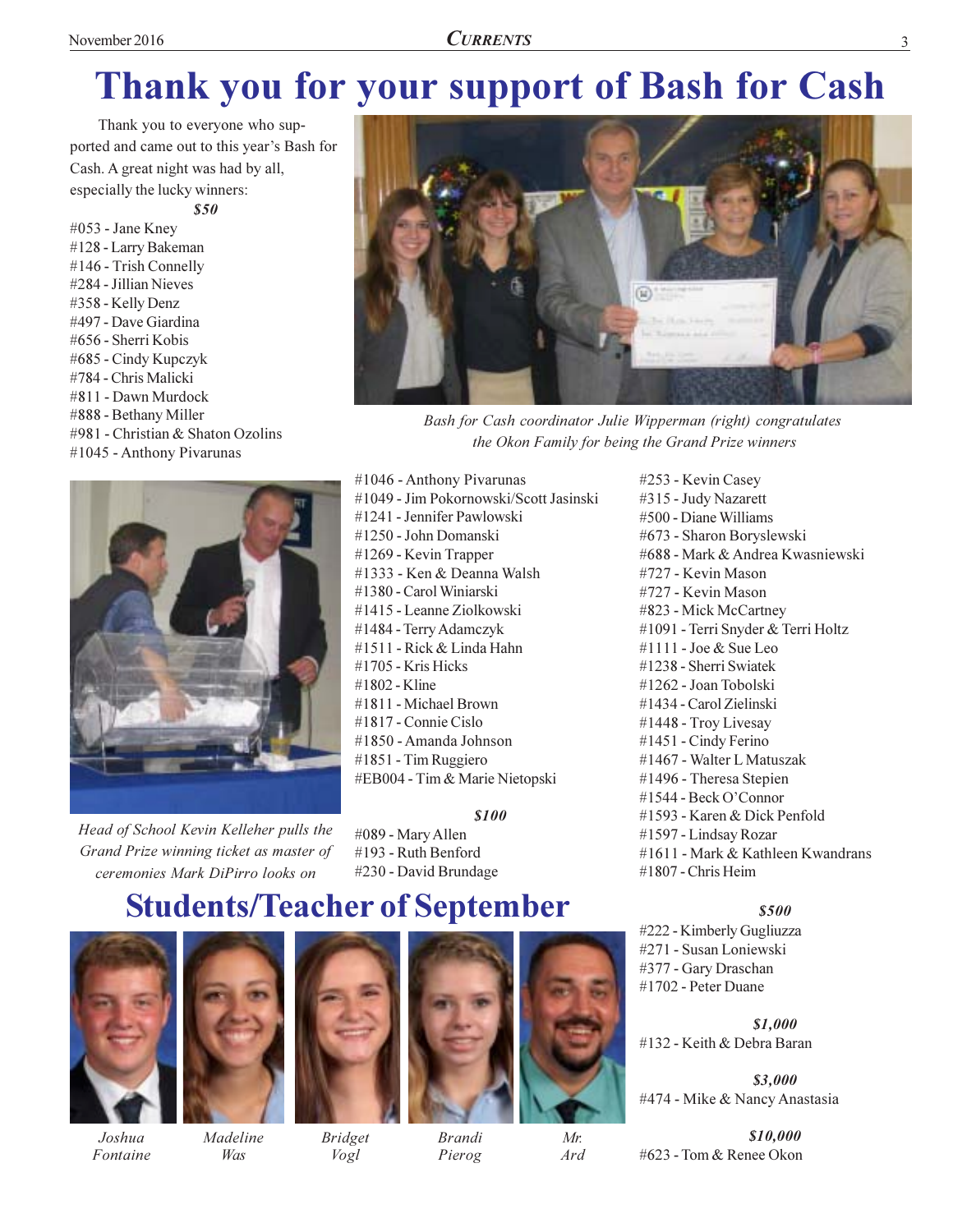**St. Mary's High School** 

November 2016

**Counseling Corner** 

Sarah Neudeck (sneudeck@smhlancers.org) •  $683-2349$  • Jamie Whitwood (jwhitwood@smhlancers.org)

# Key tasks for teenage parenting

Now that your teen is in high school, do you think that most of the big parenting jobs are over? Hardly. According to researchers, there are five key tasks for parents of teens:

- Love and connect. Spend time together as a family and spend one-on-one time with your teen. Do familiar things like cooking a meal or watching sports, and add new things like volunteering as a family.
- Guide and limit. Figure out what's nonnegotiable, such as issues related

to school responsibilities, health and safety. Let your teen know you won't give in on those things. But talk about how you can compromise on issues like clothes, hair and schedules.

- Monitor and observe. Be aware of where your teen is going and who he's with. Consult with teachers, coaches and other adults in his life. Keep in contact with the school about your teen's grades and attendance.
- · Model and advise. Be a good role

model. Take care of your health and put your values into practice. Your example is more powerful than any words you speak.

• Provide and advocate. If your community doesn't offer what you think teens need, get active. Network

within the community to provide the

support you know all teens need. Reprinted with permission from the November 2016 issue of Parents Still make the difference!® (High School Edition) newsletter. Copyright © 2016 The Parent Institute®, a division of PaperClip Media, Inc. Source: A.R. Simpson, Ph.D., Raising Teens: A Synthesis of Research and a Foundation for Action, Center for Health Communication, Harvard School of Public

**Regular exercise boosts success** No matter how much she has studied the night before, a teen who shows up at school stressed- out is not ready to learn. Stress has a negative

So how can you help your teen? Promote healthy physical activities. Exercise:

effect on student achievement.

• Helps teens feel happier. The endorphins exercise releases also increase energy levels. If your teen is facing writer's block, a quick run might help her return to her task focused and energized.

• Is calming. When your teen is focused

#### on the exercise or game at hand, she's likely to stop focusing on her worries.

- Increases self-confidence. If your teen feels like she has more control over her body, she may feel more in control of her life as well.
- Improves memory. Studies have shown that the increased blood flow to the brain caused by exercise can help teens remember more.
- If your teen says she is so busy that she doesn't have time for exercise, help her rearrange her schedule so she can fit in some daily exercise. Or

# **Upcoming Enrollment Events**

# **Admission Exam Prep Classes**

November 16, 17, 18 4 to 6 p.m.

**Admission** Exam

Saturday, November 19 8 a.m. to 12 noon

**Contact Andrea Drabik at adrabik@smhlancers.org** 

work out together-you could probably use the reduction in stress

#### as much as your teen!

Health

Reprinted with permission from the November 2016 issue of Parents Still make the difference!® (High School Edition) newsletter. Copyright © 2016 The Parent Institute®, a division of PaperClip Media, Inc Source: "Exercise and stress: Get moving to manage stress," Mayo Foundation for Medical Education and Research, niswc.com/high\_stress.

### Peer pressure can be positive

Parents often think of peer pressure as a negative force. But that's only true if your teen is feeling that pressure from negative people!

Help your teen experience positive peer pressure by encouraging activities that allow him to meet other teens who share his interests and your family's values. Here's how:

• Encourage participation in extracurricular activities at school. This is probably the easiest way for your

(Continued on page 11)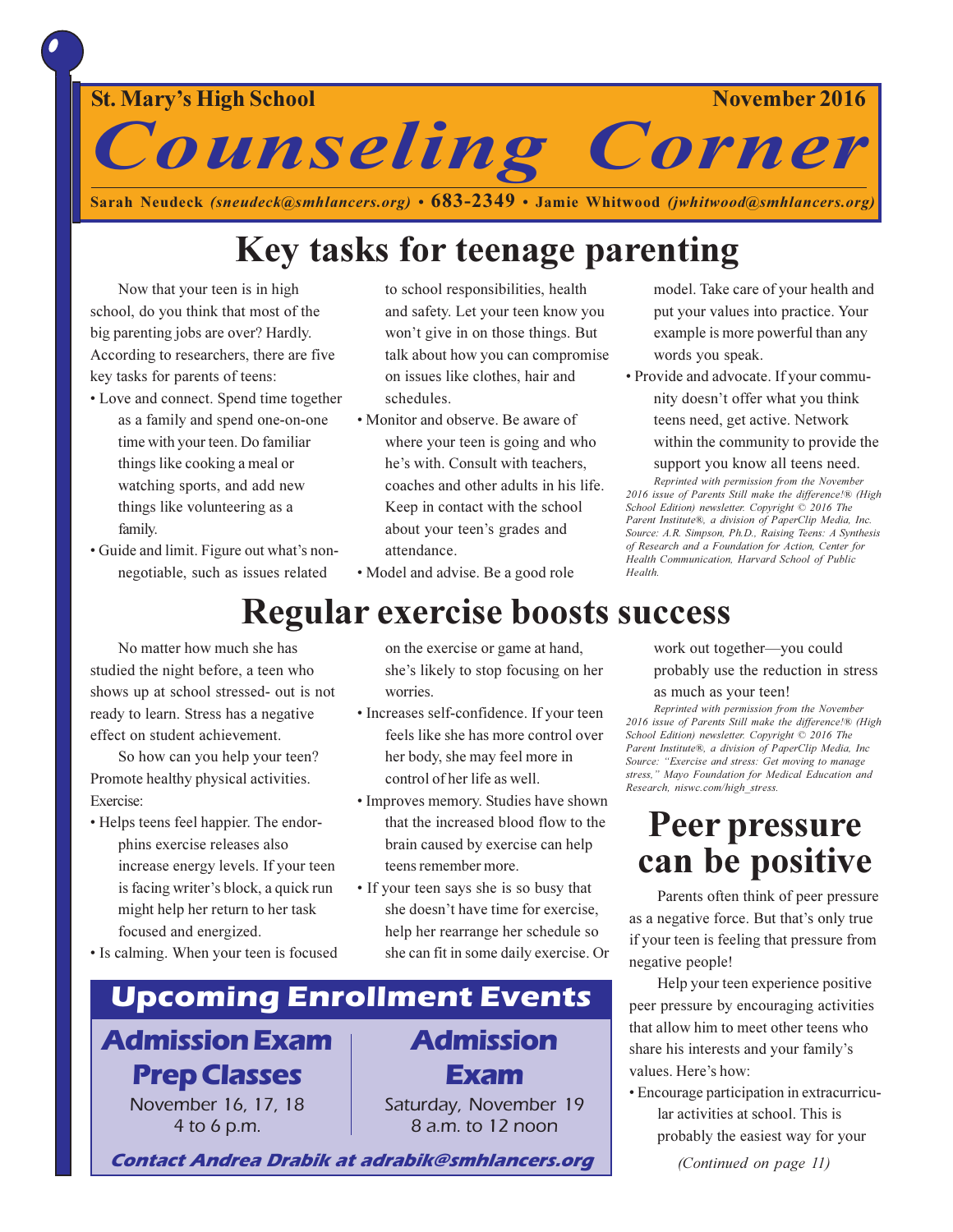# **STEAM Program wins STEM Award**

**By Mr. Phil Conner** 

**STEAM** Coordinator

On October 13, St. Mary's High School's STEAM Program was recognized by WNY STEM as a WNY STEM School on the Move at a reception held at the Roswell Park Cancer Institute.

Over the past four years, St. Mary's, through a generous grant from the John R. Oishei Foundation, has created a comprehensive program to develop student interest in STEAM (science, technology, engineering, arts, and math) fields.

Currently, every sophomore at St. Mary's must complete at least two STEAM challenges, such as competitions in bridge building, bottle rocket construction, and making a mousetrap-powered vehicle.

Additionally, juniors and seniors are involved in a large-scale project, constructing a greenhouse made from recycled 2-liter bottles.



Mr. Conner and members of the STEAM Team display the STEM Award they recently received. Team members include Joshua Fontaine, Andrea Seeloff, William Story, and Jenna Erwin.

Next year we are expanding the program further by creating a "trout room" where we will be raising trout from eggs to be released into area rivers and streams to help repopulate an important species vital

for our local aquatic ecosystems.

St. Mary's is committed to exposing students to and developing their interest in these highly needed and nationally important fields.



To the secular world the fourth Thursday of November marks the celebration of Thanksgiving. Designated as a federal holiday by President Roosevelt in 1943, its origins were begun by President Lincoln in 1863.

On this day we are thankful for many things especially family, friends, and freedom.

To the Catholic world, everyday marks the celebration of thanksgiving, as we pray at the Liturgy. Derived from the Greek word for thanksgiving is Eucharist, the spiritual center of Catholic worship. While other Christian communities celebrate communion as a symbolic act, the Catholic teaching is that we receive the body and blood of Jesus in a real sacramental manner. Under the appearances of bread and wine, their essence

### **Thursday Prayer Services**

Because of low attendance, the St. Mary's Campus Ministry Committee has decided to change Thursday masses to Thursday Prayer Services. The hope is that a shorter service will fit into people's busy schedule a little easier.

The Thursday Prayer Service for November will take place on November 10 at 7:30 a.m. in the Chapel. All are welcome to attend.

becomes the essence of Jesus. How this happens is the mysterious work of the Holy Spirit. The simple gifts become sacramental nourishment.

As secular Thanksgiving has declined to "Turkey Day" and "Black Friday Eve", our respect has diminished. In a similar way so has our respect and reverence for the Eucharist.

Are we aware of the sacredness and sanctity of what we are doing? Do we approach the minister of communion with holy expectation? After the reception of Eucharist, do we acknowledge the presence of Christ within us? Do we pray?

In the Church, everyday, except Holy Saturday, is thanksgiving day. Every time we celebrate Eucharist we celebrate Eucharist as a sign of faith, a symbol of unity, and the sacrament of Jesus with us. Be thankful and receive often!!

Benedicat vos omnipotens Deus.  $twf+$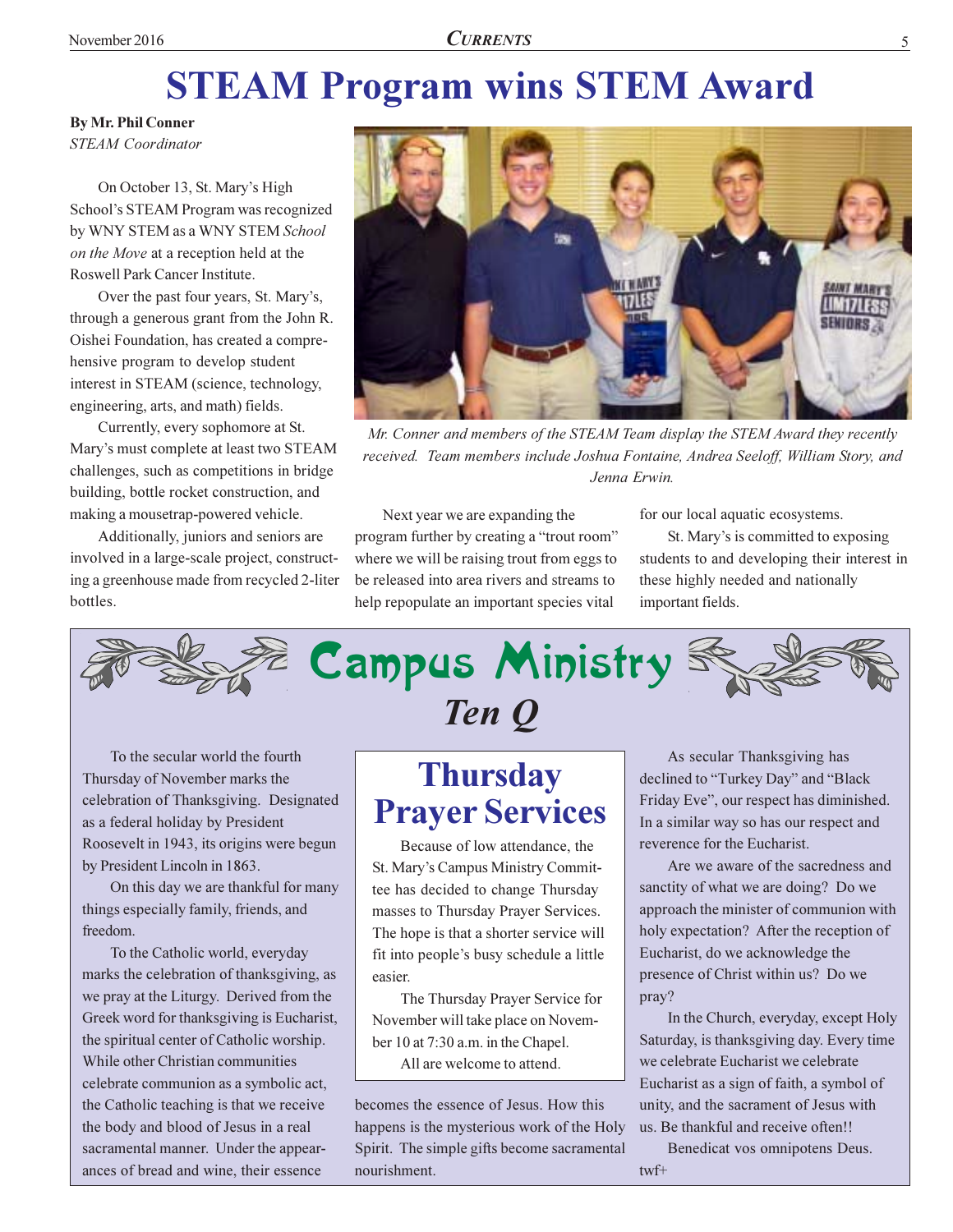# Theater Department nominated for Kenny Award **Will present Fame as Spring Musical**

After an extensive application process, the St. Mary's High School Theater Department has been notified that they have been nominated for a 2017 Kenny Award.

Now entering its 24th year, the Kenny Awards recognize and celebrate outstanding high school musical productions in the Western New York region. The volunteer Kenny judging panel, made up of area theatre and education professionals, views the productions of the program finalists throughout the year and selects nominees and award winners based on the produc-



tions they see.

This is the first time that St. Mary's has been nominated for the Kenny Award.

The Department, as part of the nomination process, announced that the musical for Spring 2017 will be Fame.

Fame tells the story of several students who attend the High School of Performing Arts, among them fameobsessed Carmen, ambitious actress

Serena, wisecracking comedian/bad boy Joe, quiet violinist Schlomo, "talented but dyslexic" dancer Tyrone, determined actor Nick, overweight dancer Mabel, and poor dancer Iris. St. Mary's last presented Fame in 2001.

Because of the amount of work necessary in preparing for the musical, the department has decided to change the audition dates. Auditions will now take place on Monday, Dec. 12, and Tuesday Dec. 13, from 2:30 to 4 p.m. Call Backs will be on Wednesday, Dec 14. from 2:30 to 4:30 p.m.

# J<sub>oancer</sub> D<sub>arent</sub> D<sub>artner</sub>ship **Please join the Lancer Parent Partnership**

The Lancer Parent Partnership will hold our next committee meeting in the St. Mary's Library on Monday, Nov. 7, from 6 to 7 p.m.

At our last meeting we had some great discussions on several new events for SMH, as well as ways to make the Fashion Show even more successful this year. Come join some new families, as well as returning families, and help us plan these cool events.

This year we are also asking St. Mary's families to join the Lancer Parent Partnership at \$10 per family. The membership will help support student programs, teacher appreciation, and all the events we have planned for the 2016-2017 school year.

Please join us for cider and donuts during the First Quarter Report Card Pick Up, where we will be available to answer any questions and collect your membership. If you are not able to attend, you can send in your membership at any time to the school office.

If you would like more information about the Lancer Parent Partnership or would like to be involved but are not able to attend the next meeting, please contact Kim Marino at kim.marino@independenthealth.com or Amanda Rebeck at arebeck@smhlancers.org.

### **LPP Membership Drive**

Please support the Lancer Parent Partnership's membership drive. Your support will fund scholarships for graduating seniors and several events during the 2016-2017 school year.

The cost is only \$10 which goes toward programs for the students, teacher appreciation, and much more!

Please fill in the form below and return it to the school during First Quarter Report Card Pick Up or anytime to the school office.

YES! I would like to join the Lancer Parent Partnership!

BBBBBBBBBBBBBBBBBBBBBBBBBBBBBBBBBBBBBBBBBB

BBBBBBBBBBBBBBBBBBBBBBBBBBBBBBBBBBBBBBBBBBBBBBBBBBBBBBBBBBBBBB BBBBBBBBBBBBBBBBBBBBBBBBBBBBBBBBBBBBBBBBBBBBBBBBBBBBBBBBBBBBBB BBBBBBBBBBBBBBBBBBBBBBBBBBBBBBBBBBBBBBBBBBBBBBBBBBBBBBBBBBBBBB

**Family Name** 

**Student(s) and Grade:** 

"At the end of the day, the most overwhelming key to a child's success is the positive involvement of parents" – Jane D. Hall



What if ...up to 26% of each purchase you made went to your favorite worthy cause? Shopping at hundreds of online stores helps St. Mary's High School with each purchase! It´s all free & private. Join today and change online shopping for good. Go to **igive.com** for more information.

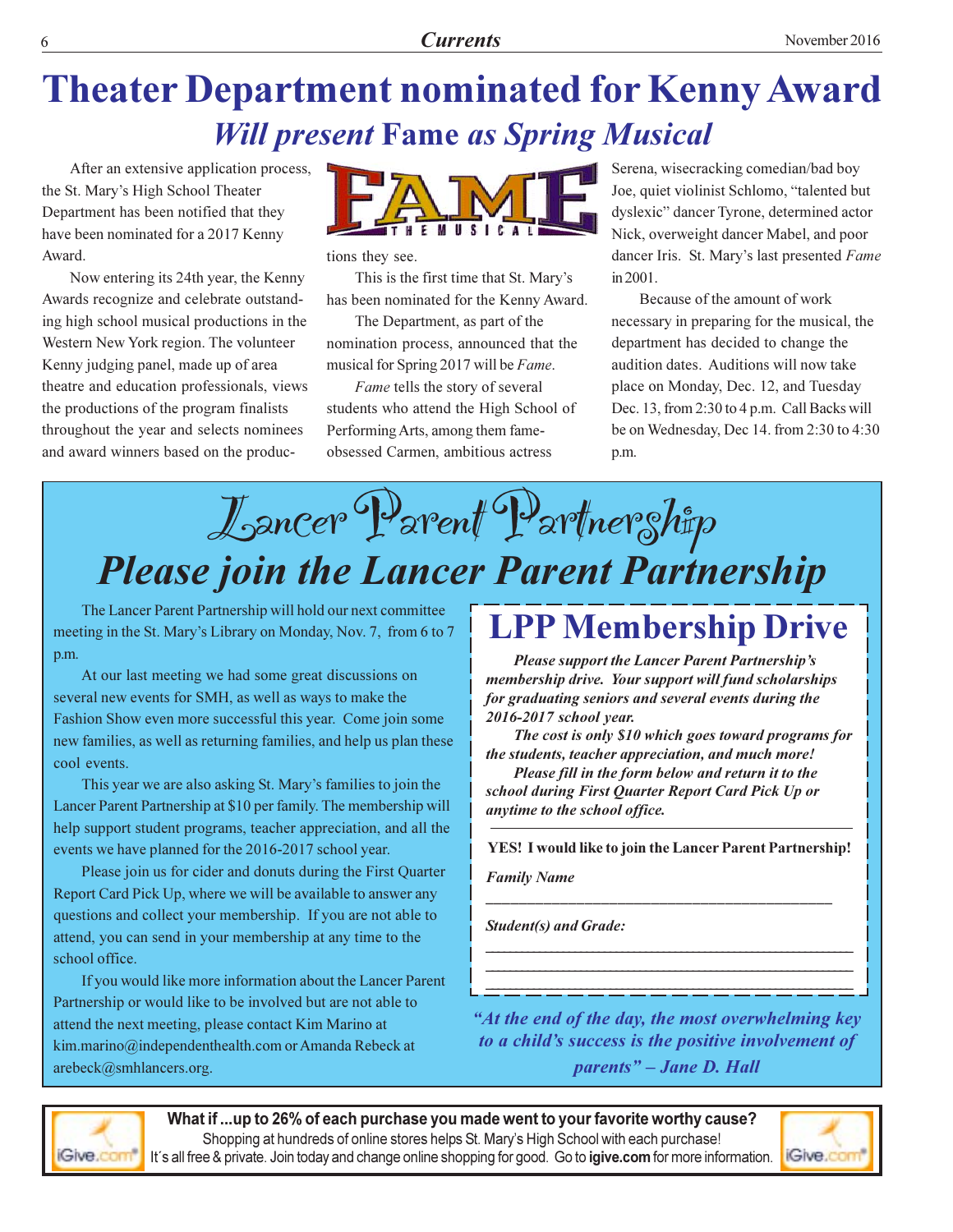# **Homecoming Week 2016**





















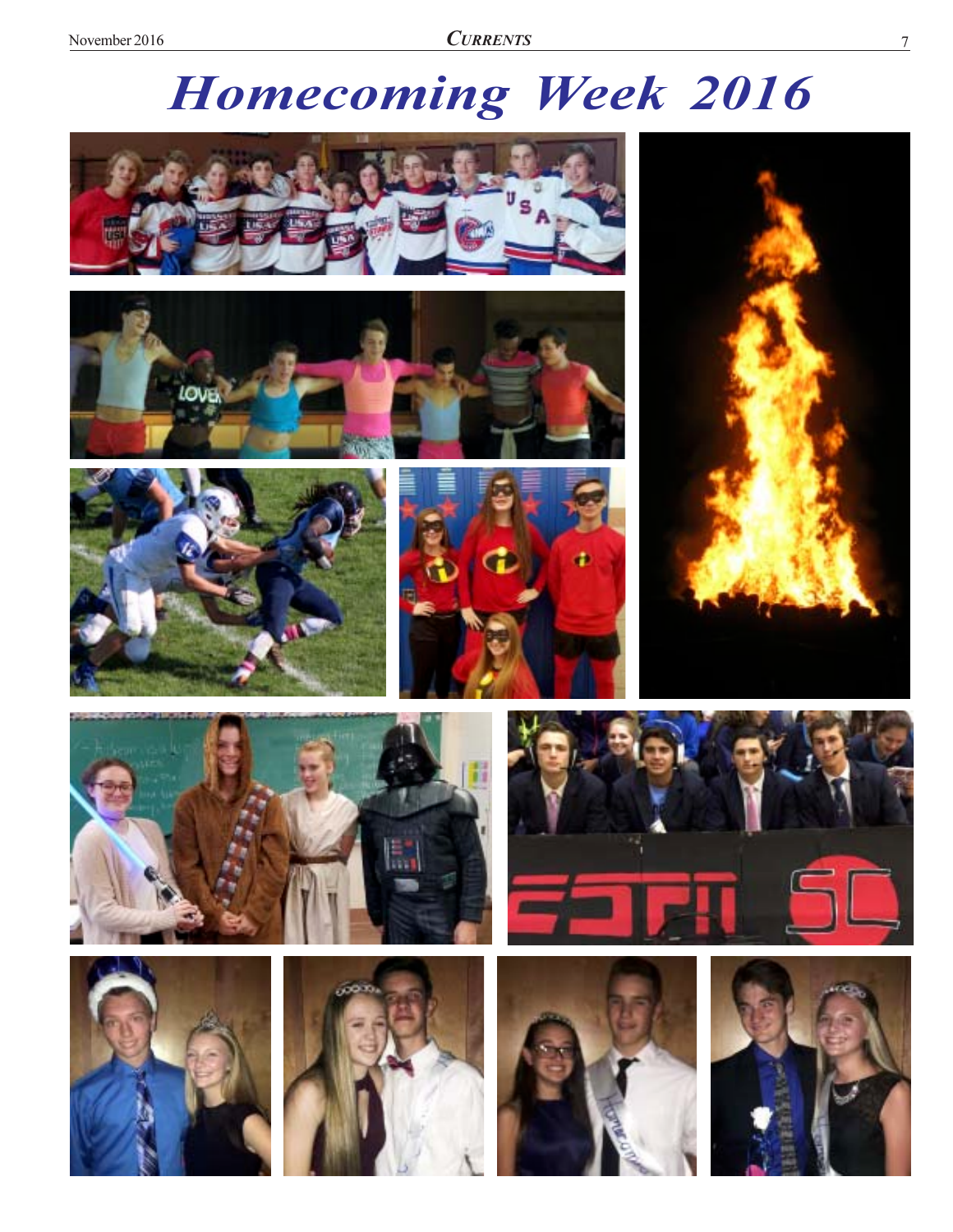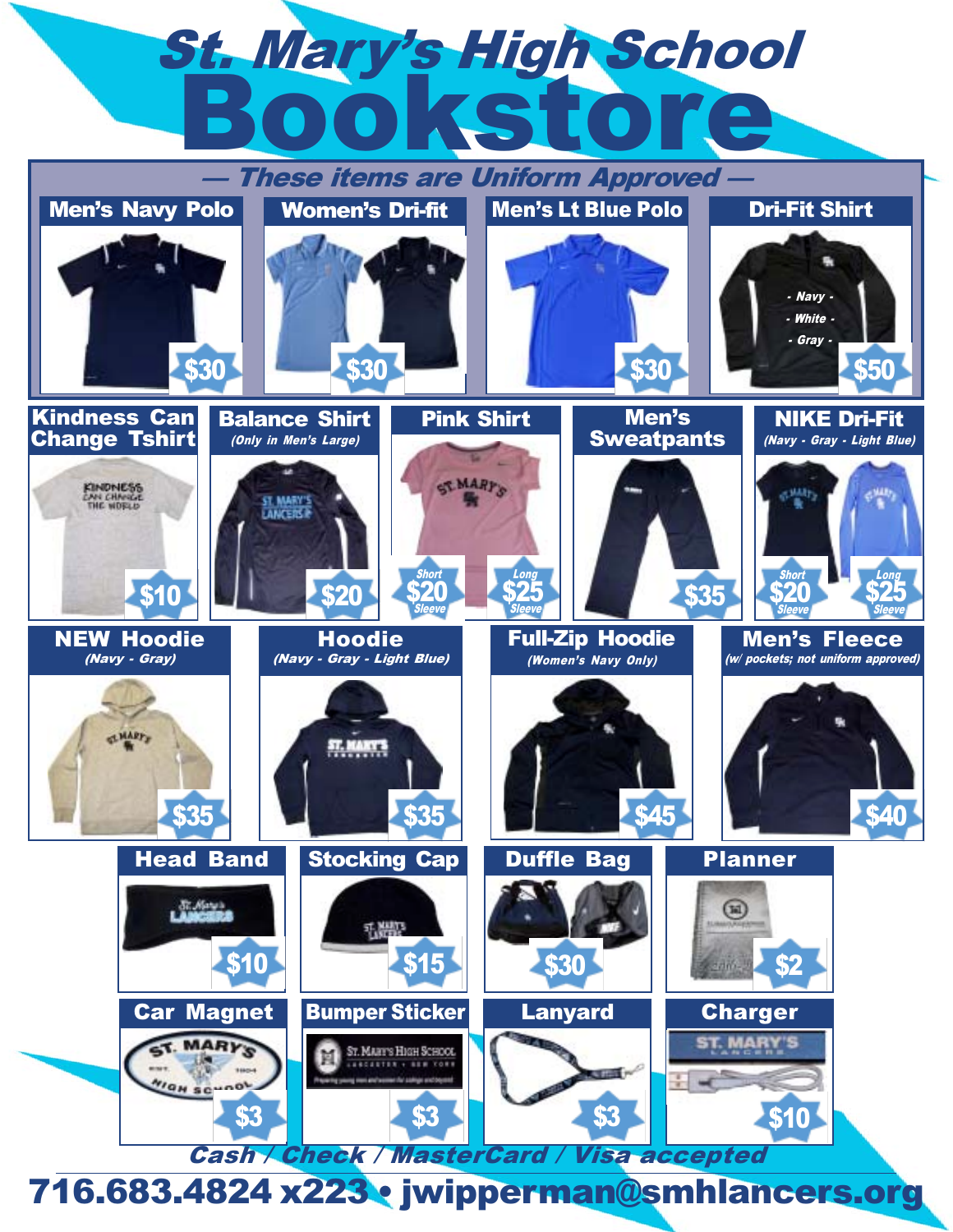# - Winter Sport Schedules -

#### Men's Varsity & JV **Basketball**

- Tues, Dec 6 6/7:30pm vs. Fredonia Fri, Dec 16 6:30pm @ West Seneca East  $\omega$  Depew HS - ECIC Challenge
- Wed, Dec 21 6pm @ City Honors (Depew Tournament) VARISTY ONLY
- Thurs, Dec 22 6pm @ City Honors (Depew Tournament) JV ONLY
- Friday, Dec 23 time TBA @ TBA (Depew Tournament)
- Tues, Dec 27 time TBA Five Guys Tournament - Varsity @ Will North; JV @ Will East
- Wed, Dec 28 time TBA @ TBA (Five Guys Tournament)
- Thurs, Dec 29 time TBA @ TBA (Five Guys Tournament)
- Tues, Jan 3 6/7:30pm vs. Niagara Catholic
- Wed, Jan 4 6pm @ West Seneca East- JV ONLY
- Fri, Jan 6 5/6:30pm @ O' Hara
- Tues, Jan 10 6pm vs. Amherst- JV ONLY
- Wed, Jan 11 6:30pm @ Walsh-VARSITY ONLY
- Fri, Jan 13 4:30/7:30pm @ Nichols Tues, Jan 17 4:30/6/7:30pm vs. St. Joe's
- Thurs, Jan 19 5/6:30pm @ CCA Sat, Jan 21 12:30pm/2pm vs. vs.
- Lancaster Wed, Jan 25 4/5:30/7pm @ Canisius
- Fri, Jan 27 6/7:30pm vs. O'Hara
- Mon, Jan 30 4:30/6/7:30pm vs. Timon
- Wed, Feb 1 5/6:30pm @ Park
- Mon, Feb 6 6/7:30pm vs. CCA
- Thurs, Feb 9 5:30/7pm  $@$  Starpoint Fri, Feb 10 6/7:30pm @ Niagara Catholic
- Tues, Feb 14 6:30pm vs. Walsh-VARSITY ONLY
- Thurs, Feb 16 6/7:30pm vs. Nichols Fri, Feb 17 6/7:30pm vs. North
- Tonawanda
- Tues, Feb 21 4/5:30/7pm @ St. Francis

KLWE

Londone

#### **Women's Basketball**

- Fri-Sat, Nov 25-26 time TBA vs. TBA (Alden Tournament)
- Thurs, Dec 1 6pm  $@$  Maryvale JV ONLY (Maryvale Tourna-
- ment) Fri, Dec 2 6pm @ Maryvale -VARSITY ONLY (Maryvale Tournament)
- Sat, Dec 3 JV  $-1:30$ pm, V  $-3:30/$ 5pm vs. TBA (Maryvale
- Tournament) Wed, Dec 7 5:30/7pm vs. Nichols (non-league)
- Thurs, Dec 16 5:30/7pm vs. Nardin (non-league)
- Sat, Dec 17 5pm @ Walsh -
- VARSITY ONLY (non-league) Tues, Dec 20 5:30/7pm vs. Holland (non-league)
- Thurs, Dec 22 6/7:30pm @ Ken East (non-league)
- Fri, Jan 6 4:30/6/7:30pm @ Sacred Heart
- Mon, Jan 9 4:30/6pm @ O'Hara
- Wed, Jan 11 5:30/7pm vs. Park Mon, Jan 16 6pm vs. Walsh
- VARSITY ONLY (non-league) Mon, Jan 23 5:30/7pm vs. Mount
- St. Mary's Wed, Jan 25 5:30/7pm vs. Mt.
- Mercy Fri, Jan 27 4:30/6pm @ Nichols
- Mon, Feb 6 4:30/6pm @ Nardin
- Wed, Feb 8 5:30/7pm vs. Niagara Catholic
- Fri, Feb 10 6/7:30pm @ Lancaster (non-league)
- Mon, Feb 13 6pm @ Buffalo
- Seminary VARSITY ONLY Fri, Feb 17 4:30pm vs. CCA - JV ONLY

COMER

- **Women's Bowling**
- All matches begin at 4pm at **Classics Lanes** Tues, Nov 15 vs. Park - Lanes  $35/$ 36 Thurs, Nov 17 vs. Sacred Heart -Lanes 29/30
- Tues, Nov 22 vs. Buff Sem Lanes  $31/32$
- Tues, Nov 29 vs. Mount St. Mary's  $-$  Lanes 35/36
- Thurs, Dec 1 vs. Mt. Mercy -Lanes 33/34
- Tues, Dec 6 vs. Nardin Lanes 31/  $32$
- Thurs, Dec 8 vs. O'Hara Lanes  $33/34$
- Tues, Dec 13 vs. Park Lanes  $31/$ 32
- Thurs, Dec 15 vs. Sacred Heart
- Tues, Dec 20 vs. Buff Sem Lanes  $33/34$
- Tues, Jan 3 vs. Mount St. Mary's -Lanes 31/32
- Thurs, Jan 5 vs. Mt. Mercy Lanes  $29/30$
- Tues, Jan 10 vs. Nardin Lanes 33/ 34
- Thurs, Jan 12 vs. O'Hara Lanes  $29/30$
- Tues, Jan 17 vs. Park Lanes 33/ 34
- Thurs, Jan 19 vs. Sacred Heart -Lanes 31/32
- Tues, Jan 24 vs. Buff Sem Lanes  $29/30$
- Thurs, Jan 26 Position Round Tues. Jan  $31 - All$  Catholics

#### **Men's Bowling**

- All matches begin at 4pm at Classics Lanes Tues, Nov 22 vs. Park - Lanes  $15/16$ Tues, Nov 29 vs. St. Francis -
- Lanes 11/12
- Thurs, Dec 1 vs. Canisius Lanes 9/ 10
- Tues, Dec 6 vs. St. Joe's Lanes  $13/14$
- Thurs, Dec 8 vs. O'Hara Lanes  $11/12$
- Tues, Dec 13 vs. Timon Lanes  $15/16$
- Thurs, Dec 15 vs.  $CCA$  Lanes  $9/10$
- Tues, Jan 3 Position Round
- Thurs, Jan 5 vs. Park Lanes  $13/14$ Tues, Jan 10 vs. St. Francis - Lanes  $15/16$
- Thurs, Jan 12 vs. Canisius Lanes  $11/12$
- Thurs, Jan 19 vs. St. Joe's Lanes  $11/12$
- Thurs. Jan 26 vs. O'Hara Lanes  $15/16$
- Thurs, Feb 2 vs. Timon  $-$  Lanes 15/ 16
- Tues, Feb 7 vs.  $CCA$  Lanes  $9/10$
- Thurs, Feb 9 Position Round
- Tues, Feb  $14 All-Catholics$ Sat, Mar 4 - CHSAA Bowling (States)
- **Men's Freshmen Basketball**

#### Thurs, Dec 8 5pm vs. Lockport Tues, Dec 13 6pm @ Clarence Thurs, Dec 15 6:30pm  $(a)$ Jamestown Thurs, Dec 22 6pm vs. Lancaster Friday, Dec 23 4pm vs. Canisius Wed, Jan 4 5:30pm vs. St. Francis Fri, Jan 13 5pm @ Lancaster Tues, Jan 17 4:30pm vs. St. Joes Thurs, Jan 19 5pm @ Lockport Wed, Jan 25 4pm @ Canisius Mon, Jan 30 4:30pm vs. Timon Tues, Feb 7 6:30pm vs. Jamestown Thurs, Feb 9 6pm vs. Clarence

Wed, Feb 15 4pm @ St. Joe's

Tues, Feb 21 4pm @ St. Francis

Updates are available at smhlancers.org

Schedules are subject to change,

especially due to the weather.

# **Thank you, Seniors**



As the fall sports seasons wind down, teams are taking time to honor and thank the senior members of the teams.

Above, the seniors of the Women's Volleyball Team were honored with their families prior to the October 13th match against Sacred Heart. The seniors are Gina Appenheimer, Victoria Jankowski, Caitlyn Meyer, and Kathryn Vogl.

The seniors on the Women's Soccer team were also honored -Kristi Smith, Courtney Kline, Marissa Loniewski, and Grace Fuller.

9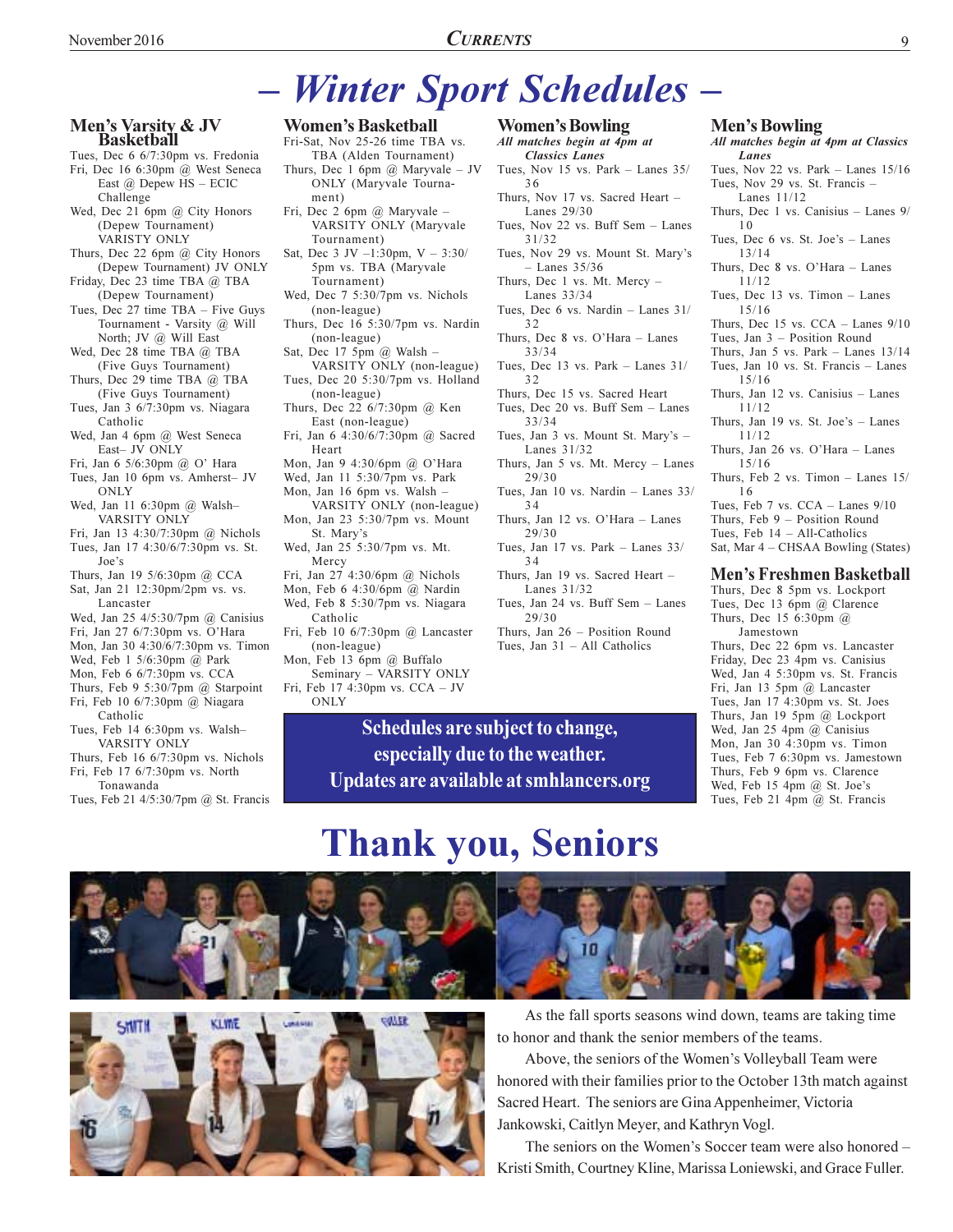| $\mathbf{3}$<br>4<br>Choice of Side (blue italic),<br>French Toast Sticks<br><b>Buttermilk Pancakes</b><br>Breakfast Sandwich<br>Sausage & Egg on<br>milk or bottled water  \$4.00<br>Wheat Bagel<br>(wg/v)<br>Sausage Patty<br>Fruit Yogurt (v)<br>1 Entree,<br>Sausage Links<br>Fruit Cup (v)<br><b>Assorted Muffins.</b><br>Assorted Muffins,<br>Choice of Side (blue italic),<br><i>Assorted Muffins,</i><br><i>Assorted Muffins,</i><br>Pastry, Cereal,<br>Pastry, Cereal,<br>Intense Milk \$5.00<br>Pastry, Cereal,<br>Pastry, Cereal,<br>Bagels, Fruit (v)<br><i>Bagels, Fruit</i> (v)<br>Bagels, Fruit (v)<br>Bagels, Fruit (v)<br><b>Served Daily:</b><br>$\overline{7}$<br>8<br>9<br>$\boldsymbol{\mathit{11}}$<br>10<br>No School<br>Ham, Egg & Cheese<br>No School<br>French Toast Sticks<br>Waffles $(v)$<br>Salad – Large (v)  \$3.00<br>on English Muffin<br>(wg/v)<br>Sausage Links<br>Salad – Small (v)  \$2.00<br>Assorted Muffins,<br>Fresh Fruit (v)<br><b>Bacon</b><br>Assorted Muffins,<br>Assorted Muffins,<br>Pastry, Cereal,<br>Fresh Made Soup \$1.25<br>Pastry, Cereal,<br>Pastry, Cereal,<br>Bagels, Fruit (v)<br>Cold Sub, Wrap \$3.25<br>Bagels, Fruit (v)<br>Bagels, Fruit (v)<br>Intense Milk \$1.50<br>15<br>17<br>18<br>16<br>14<br>Milk 1/2 pint  \$.75<br>Juice Cup  \$.50<br>Buttermilk Pancakes Bacon, Egg & Cheese<br>French Toast Sticks<br>Breakfast Pizza<br>Sausage, Egg $\&$<br>Cheese Sandwich<br>Bottled Water\$1.00<br>Bagel<br>Fresh Fruit (v)<br>(wg)<br>(v)<br>Turkey Sausage<br>Hash Brown Patty (v)<br>Hash Brown Patty (v)<br><i>Assorted Muffins,</i><br>Sausage Links<br>Pizza, all varieties \$2.50<br>Assorted Muffins,<br>Assorted Muffins,<br>Pastry, Cereal,<br>Assorted Muffins,<br>Assorted Muffins,<br>Pastry, Cereal,<br>Bagels, Fruit (v)<br>Pastry, Cereal,<br>Pastry, Cereal,<br>Pastry, Cereal,<br>Breakfast a la Carte:<br>Bagels, Fruit (v)<br>Bagels, Fruit (v)<br>Bagels, Fruit (v)<br>Bagels, Fruit (v)<br>Breakfast Sandwich  \$3.25<br>$\overline{25}$<br>22<br>23<br>21<br>24<br>Bagel; 4 oz. with Butter  \$1.20<br>No School<br>No School<br>No School<br>Breakfast Flatbread<br>Sausage & Egg on<br>Cream Cheese  \$.60<br>English Muffin<br>with Bacon $(wg)$<br>Hash Brown Patty  \$.50<br>Tater Tots (v)<br>Fruit Yogurt (v)<br>French Toast Sticks (5)  \$1.85<br>Assorted Muffins,<br>Assorted Muffins,<br>Greek Yogurt \$1.60<br>Pastry, Cereal,<br>Pastry, Cereal,<br>Bagels, Fruit (v)<br>Bagels, Fruit (v)<br>Fresh Fruit Cup \$1.75<br>30<br>28<br>29<br>Lunch a la Carte:<br>Breakfast Flatbread<br>Bacon & Egg Biscuit<br>Fresh Baked Cookie  \$.55<br>Fruit Yogurt (v)<br>Fresh Fruit (v)<br>(wg)<br>Assorted Muffins,<br>Fruit Yogurt (v)<br><i>Assorted Muffins,</i><br>Nachos \$1.75<br>Pastry, Cereal,<br>Assorted Muffins,<br>Pastry, Cereal,<br>Bagels, Fruit (v)<br>Pastry, Cereal,<br>Bagels, Fruit (v)<br>Bag of Chips \$1.25<br>Bagels, Fruit (v) | Symbols:<br>$(v)$ = vegetarian<br><b>Monday</b><br><b>Tuesday</b><br>Wednesday<br><b>Thursday</b><br>Friday<br>$(wg)$ = whole grain<br>$\overline{\mathbf{3}}$<br>$*$ = Better Choice Healthy<br>1<br>4<br>Tortellini Marinara<br>Sloppy Joe on<br>Chiavetta's BBQ<br>Twin Tacos<br>Entrees (choosemyplate.gov)<br>Chopped Romaine<br>Costanzo's Roll<br>Chicken<br>(v)<br>Garlic Breadstick (v)<br>Steak Fries (v)<br>Jalapeno Corn Muffin<br>Salad (v)<br>Prepayment: |              |
|---------------------------------------------------------------------------------------------------------------------------------------------------------------------------------------------------------------------------------------------------------------------------------------------------------------------------------------------------------------------------------------------------------------------------------------------------------------------------------------------------------------------------------------------------------------------------------------------------------------------------------------------------------------------------------------------------------------------------------------------------------------------------------------------------------------------------------------------------------------------------------------------------------------------------------------------------------------------------------------------------------------------------------------------------------------------------------------------------------------------------------------------------------------------------------------------------------------------------------------------------------------------------------------------------------------------------------------------------------------------------------------------------------------------------------------------------------------------------------------------------------------------------------------------------------------------------------------------------------------------------------------------------------------------------------------------------------------------------------------------------------------------------------------------------------------------------------------------------------------------------------------------------------------------------------------------------------------------------------------------------------------------------------------------------------------------------------------------------------------------------------------------------------------------------------------------------------------------------------------------------------------------------------------------------------------------------------------------------------------------------------------------------------------------------------------------------------------------------------------------------------------------------------------------------------------------------------------------------------------------------------------------------------------------------------------------------------------------------------------------------------------------------------------------------------------------------------------------------------------------------------------------------------------------------------------------------------|-------------------------------------------------------------------------------------------------------------------------------------------------------------------------------------------------------------------------------------------------------------------------------------------------------------------------------------------------------------------------------------------------------------------------------------------------------------------------|--------------|
|                                                                                                                                                                                                                                                                                                                                                                                                                                                                                                                                                                                                                                                                                                                                                                                                                                                                                                                                                                                                                                                                                                                                                                                                                                                                                                                                                                                                                                                                                                                                                                                                                                                                                                                                                                                                                                                                                                                                                                                                                                                                                                                                                                                                                                                                                                                                                                                                                                                                                                                                                                                                                                                                                                                                                                                                                                                                                                                                                         |                                                                                                                                                                                                                                                                                                                                                                                                                                                                         |              |
|                                                                                                                                                                                                                                                                                                                                                                                                                                                                                                                                                                                                                                                                                                                                                                                                                                                                                                                                                                                                                                                                                                                                                                                                                                                                                                                                                                                                                                                                                                                                                                                                                                                                                                                                                                                                                                                                                                                                                                                                                                                                                                                                                                                                                                                                                                                                                                                                                                                                                                                                                                                                                                                                                                                                                                                                                                                                                                                                                         |                                                                                                                                                                                                                                                                                                                                                                                                                                                                         |              |
| Egg & Cheese Biscuit                                                                                                                                                                                                                                                                                                                                                                                                                                                                                                                                                                                                                                                                                                                                                                                                                                                                                                                                                                                                                                                                                                                                                                                                                                                                                                                                                                                                                                                                                                                                                                                                                                                                                                                                                                                                                                                                                                                                                                                                                                                                                                                                                                                                                                                                                                                                                                                                                                                                                                                                                                                                                                                                                                                                                                                                                                                                                                                                    |                                                                                                                                                                                                                                                                                                                                                                                                                                                                         |              |
|                                                                                                                                                                                                                                                                                                                                                                                                                                                                                                                                                                                                                                                                                                                                                                                                                                                                                                                                                                                                                                                                                                                                                                                                                                                                                                                                                                                                                                                                                                                                                                                                                                                                                                                                                                                                                                                                                                                                                                                                                                                                                                                                                                                                                                                                                                                                                                                                                                                                                                                                                                                                                                                                                                                                                                                                                                                                                                                                                         |                                                                                                                                                                                                                                                                                                                                                                                                                                                                         |              |
|                                                                                                                                                                                                                                                                                                                                                                                                                                                                                                                                                                                                                                                                                                                                                                                                                                                                                                                                                                                                                                                                                                                                                                                                                                                                                                                                                                                                                                                                                                                                                                                                                                                                                                                                                                                                                                                                                                                                                                                                                                                                                                                                                                                                                                                                                                                                                                                                                                                                                                                                                                                                                                                                                                                                                                                                                                                                                                                                                         |                                                                                                                                                                                                                                                                                                                                                                                                                                                                         | 2 for \$1.00 |
|                                                                                                                                                                                                                                                                                                                                                                                                                                                                                                                                                                                                                                                                                                                                                                                                                                                                                                                                                                                                                                                                                                                                                                                                                                                                                                                                                                                                                                                                                                                                                                                                                                                                                                                                                                                                                                                                                                                                                                                                                                                                                                                                                                                                                                                                                                                                                                                                                                                                                                                                                                                                                                                                                                                                                                                                                                                                                                                                                         |                                                                                                                                                                                                                                                                                                                                                                                                                                                                         |              |

account, and make payment. Students can also prepay in the lunch line with cash or check (made payable to Personal Touch Food Service, with the student ID number on it).

**Many**<br>**Al a Carte Items** also available after<br>school!

|       | <i>Bagels, Fruit</i> (V)                                                                                                       | Pastry, Cereal,<br>Bagels, Fruit (v)                                                | <i>Bagels, Fruit</i> (v)                                                                      |                                                                                                                                                        |                                                                                                                      |
|-------|--------------------------------------------------------------------------------------------------------------------------------|-------------------------------------------------------------------------------------|-----------------------------------------------------------------------------------------------|--------------------------------------------------------------------------------------------------------------------------------------------------------|----------------------------------------------------------------------------------------------------------------------|
|       |                                                                                                                                |                                                                                     |                                                                                               |                                                                                                                                                        |                                                                                                                      |
|       | <b>Monday</b>                                                                                                                  | <b>Tuesday</b>                                                                      | Wednesday                                                                                     | <b>Thursday</b>                                                                                                                                        | Friday                                                                                                               |
|       |                                                                                                                                | Twin Tacos<br>Chopped Romaine<br>Salad (v)<br>Salsa with Tortilla<br>Chips $(v/wg)$ | Tortellini Marinara<br>(v)<br>Garlic Breadstick (v)<br>Seasoned Vegetables<br>(v)             | $\boldsymbol{\beta}$<br>Sloppy Joe on<br>Costanzo's Roll<br>Steak Fries (v)<br>Rice Pilaf (v/wg)                                                       | Chiavetta's BBO<br>Chicken<br>Jalapeno Corn Muffi<br>(v/wg)<br>Vegetable Medley (v)                                  |
| Lunch | 7<br>Chicken Quesadillas<br>with Black Bean Salsa<br>or Cheese Quesadilla<br>(v)<br>Fiesta Rice (v/wg)<br>Spicy Vegetables (v) | 8<br>No School                                                                      | 9<br>Buffalo<br>Mac-n-Cheese $(v)$<br>Italian Garden Salad<br>(v)<br>Fresh Green Beans<br>(v) | <i>10</i><br>Roasted Turkey Subs<br>Potato Chips (v)<br><b>Steamed Broccoli</b><br>(v)                                                                 | $\boldsymbol{\mathit{II}}$<br>No School                                                                              |
|       | 14<br>Cheesy Ravioli with<br>Breadstick (v)<br>Garden Salad (v)<br>Fruit Yogurt (v)                                            | 15<br>Taco in a Bag<br>(Doritos) $(wg)$<br>Mexican Corn (v)<br>Refried Beans (v)    | 16<br>Potato Chips (v)<br>Mixed Vegetables (v)                                                | 17<br>Cheesy Grilled Cheese Sweet & Sour Chicken<br>with Tomato Soup $(v)$ with Brown Rice $(wg)$<br>Garden Vegetable<br>$Soup$ (v)<br>Garden Peas (v) | 18<br>Breakfast Platter -<br>Waffle $(v)$ , Pancake<br>(v), Sausage, Bacon<br>Tater Tots (v)<br>Mixed Vegetables (v) |
|       | 21<br>Meatball Bomber Sub<br>Garden Salad (v)<br><i>Yogurt/Fruit Cup</i> $(v)$                                                 | 22<br>Mexican Pizza<br>Southwest Vegetables<br>(v)<br>Southwest Rice (v/wg)         | 23<br>No School                                                                               | 24<br>No School                                                                                                                                        | 25<br>No School                                                                                                      |
|       | 28<br>Pasta Marinara with<br>Meatballs<br>Garlic Breadstick (v)<br>Italian Roasted<br>Broccoli (v)                             | 29<br>Bacon Cheeseburger<br>Steak Fries (v)<br><i>Fruit Cup</i> $(v)$               | 30<br>BBQ Pulled Pork on<br>Costanzo's Roll<br><b>Baked Beans (v)</b><br>Zesty Coleslaw (v)   |                                                                                                                                                        |                                                                                                                      |

ς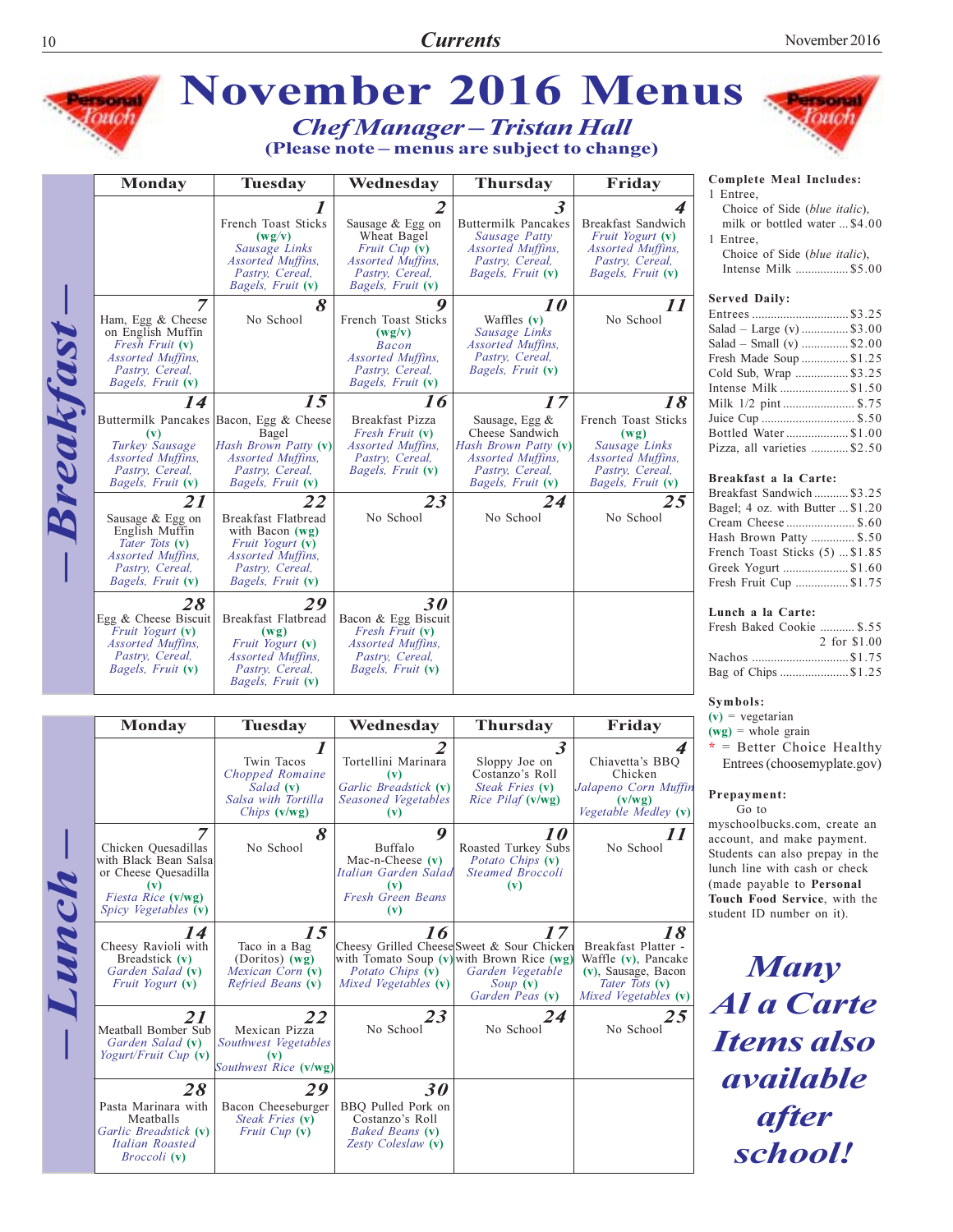# **November 2016 Calendar**

| <b>Sunday</b>                                                   | <b>Monday</b>                                                                        | <b>Tuesday</b>                                                                                                                                                                | Wednesday                                                                                                                                                                                           | <b>Thursday</b>                                                                                                                       | Friday                                                                                                                        | <b>Saturday</b>                                                                                                              |
|-----------------------------------------------------------------|--------------------------------------------------------------------------------------|-------------------------------------------------------------------------------------------------------------------------------------------------------------------------------|-----------------------------------------------------------------------------------------------------------------------------------------------------------------------------------------------------|---------------------------------------------------------------------------------------------------------------------------------------|-------------------------------------------------------------------------------------------------------------------------------|------------------------------------------------------------------------------------------------------------------------------|
|                                                                 |                                                                                      | $1 - E$ Day<br>Special Schedule<br>(Class Meetings /<br>All Saints Liturgy /<br>Blue Mass)<br>Photo retakes during<br>lunches<br>Curriculum 2:30pm<br>Liturgy<br><b>Dress</b> | $2$ - $F$ Day<br>$WVB - Semifinals$<br>6pm                                                                                                                                                          | $3 - A$ Day<br>NHS Tutoring<br>2:30 <sub>pm</sub>                                                                                     | $4 - B$ Day<br>Family Day of<br>Remembrance<br>Jeans Day for<br>Charity (\$2)<br>Fall Play 7:30pm<br>$WVB - Finals$<br>7:30pm | 5<br>SAT Test Day<br>Down Syndrome<br>Parents Group of<br><b>WNY Annual</b><br>Symposium<br>$7:30am-5pm$<br>Fall Play 7:30pm |
| 6<br><b>Grammar School</b><br><b>BB</b> Tournament<br>Nov. 7-18 | $7 - C$ Day<br>Student Senate<br>2:30 <sub>pm</sub><br>First Day of<br>Winter Sports | $\boldsymbol{\delta}$<br><b>NO SCHOOL</b><br><b>Election Day</b><br><b>No School</b>                                                                                          | $9 - D$ Day<br>School Physicals                                                                                                                                                                     | $10$ - E Day<br>Prayer Service<br>7:30am<br>Math Club 2:30pm<br>NHS Tutoring<br>2:30 <sub>pm</sub><br>End of First Quarter            | 11<br><b>NO SCHOOL</b><br>Veterans Day<br><b>No School</b>                                                                    | 12<br>WVB - States in NYC                                                                                                    |
| 13                                                              | $14$ - $F$ Day<br>Student Senate<br>2:30 <sub>pm</sub>                               | $15 - A$ Day<br>NHS Induction<br>Ceremony 7pm<br>WBowl vs. Park                                                                                                               | $16 - B$ Day<br>Sophomore Retreat<br>8am-2pm<br>Faculty/Staff Meeting Senior Trip departs<br>2:30 <sub>pm</sub><br>Admissions Test<br><b>Review Class</b><br>$4-6$ pm<br>Sports Banquet<br>$6-8$ pm | $17 - C$ Day<br>NHS Tutoring<br>2:30 <sub>pm</sub><br>Admissions Test<br><b>Review Class</b><br>$4-6$ pm<br>WBowl vs. Sacred<br>Heart | $18$ - $D$ Day<br>Admissions Test<br><b>Review Class</b><br>$4-6$ pm                                                          | 19<br><b>Admissions Test</b><br>8am-12noon                                                                                   |
| <i>20</i>                                                       | $21$ - E Day<br>Student Senate<br>2:30 <sub>pm</sub><br>Senior Trip Returns          | $ 22 - F$ Day<br>First Ouarter Follow-<br>$up$ 5-7 $pm$<br>MBowl vs. Park<br>WBowl vs. Buffalo<br>Seminary                                                                    | 23<br>NO SCHOOL<br>Thanksgiving<br>Holiday<br><b>No School</b>                                                                                                                                      | 24<br><b>NO SCHOOL</b><br>Thanksgiving Day                                                                                            | 25<br><b>NO SCHOOL</b><br>Thanksgiving<br>Holiday                                                                             | 26                                                                                                                           |
| 27                                                              | $28 - A$ Day<br>Student Senate<br>(Decorating)<br>2:30 <sub>pm</sub>                 | $29 - B$ Day<br>MBowl vs. St. Francis<br>WBowl vs. Mt. St.<br>Mary's                                                                                                          | $30 - C$ Day                                                                                                                                                                                        | $1 - D$ Day<br>Morning Mass<br>7:30am<br>NHS Tutoring<br>2:30 <sub>pm</sub><br>MBowl vs. Canisius<br>WBowl vs. Mt. Mercy              | $2$ - E Day<br>Jeans Day for<br>Charity (\$2)                                                                                 | $\overline{3}$<br><b>SAT Testing Day</b>                                                                                     |

# **Sports Banquet** is November 16

The Fall Sports Awards Banquet will be taking place on Wednesday, Nov. 16, beginning at 6 p.m.

The Banquet will take place in the Gus Galasso Performing Arts Center (The "Gus") at the school.

More information is available by contacting Ms. Heist (683-4824, ext. 235 or bheist@smhlancers.org) or Mrs. Aquino (683-4824, ext. 224, paquino@smhlancers.org).

### **Peer pressure** (continued from page 4)

teen to meet a positive peer group. If he hasn't joined anything yet, look at the school website together and find a club that matches his interests.

- · Have your teen research volunteer opportunities. He could join a local service club or youth group.
- Encourage your teen to invite friends to your home when you will be there. It's important for you to know who his friends are, and this is a great way to find out! Make your home a favorite hangout spot by offering movies and a

variety of snacks.

• Seek out the parents of your teen's friends. Talk with them about the rules they keep and the values they share with their children. You will probably have some things in common. And you'll be able to counter your teen when he tells you everyone else is allowed to stay out as late as they want to!

Reprinted with permission from the November 2016 issue of Parents Still make the difference!® (High School Edition) newsletter. Copyright © 2016 The Parent Institute®, a division of PaperClip Media, Inc.